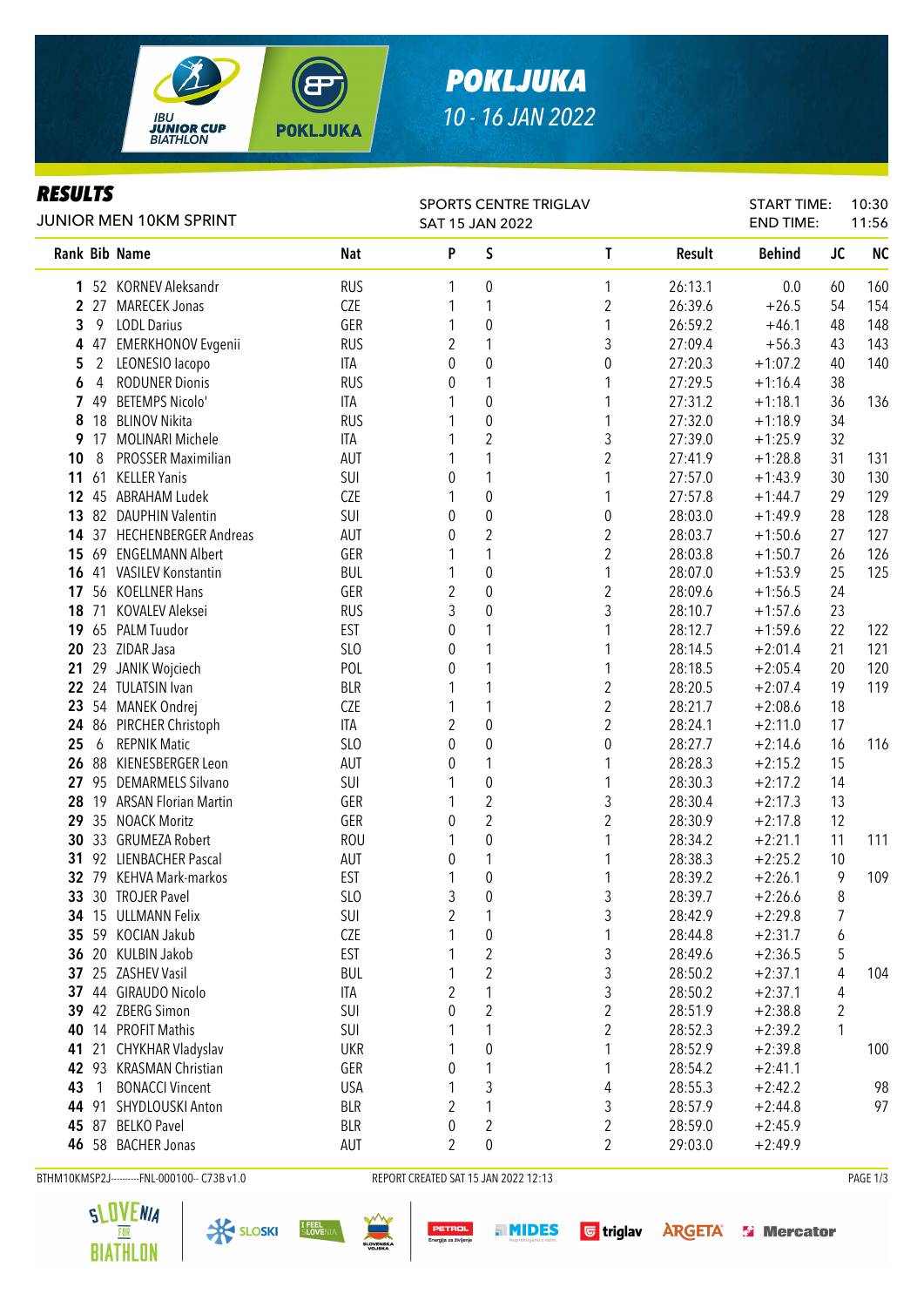

## *POKLJUKA 10 - 16 JAN 2022*

#### *RESULTS*

| Keyvliy<br><b>JUNIOR MEN 10KM SPRINT</b> |       |                                       | <b>SPORTS CENTRE TRIGLAV</b><br><b>SAT 15 JAN 2022</b> |                |                         |  |                         |                    | <b>START TIME:</b><br><b>END TIME:</b> |           | 10:30<br>11:56 |  |
|------------------------------------------|-------|---------------------------------------|--------------------------------------------------------|----------------|-------------------------|--|-------------------------|--------------------|----------------------------------------|-----------|----------------|--|
|                                          |       | Rank Bib Name                         | Nat                                                    | P              | S                       |  | T                       | Result             | <b>Behind</b>                          | <b>JC</b> | <b>NC</b>      |  |
|                                          |       | 47 40 ZUBAREV Aleksei                 | <b>RUS</b>                                             | 0              | 4                       |  | 4                       | 29:08.9            | $+2:55.8$                              |           |                |  |
|                                          |       | 48 100 VSIVTSEV Ivar                  | <b>EST</b>                                             | 1              | 1                       |  | 2                       | 29:11.0            | $+2:57.9$                              |           |                |  |
|                                          |       | 49 22 LEGOVIC Matija                  | <b>CRO</b>                                             | $\overline{2}$ | $\overline{2}$          |  | 4                       | 29:11.6            | $+2:58.5$                              |           | 92             |  |
| 50                                       |       | 10 FEUERSINGER Jakob                  | AUT                                                    |                | $\boldsymbol{0}$        |  | 1                       | 29:14.8            | $+3:01.7$                              |           |                |  |
| 51                                       | 3     | <b>VUKOVIC Aleksa</b>                 | <b>BIH</b>                                             | 0              | $\pmb{0}$               |  | $\boldsymbol{0}$        | 29:16.5            | $+3:03.4$                              |           | 90             |  |
| 52                                       |       | 51 MATUSIK Hubert                     | POL                                                    | 0              | $\pmb{0}$               |  | $\boldsymbol{0}$        | 29:17.5            | $+3:04.4$                              |           | 89             |  |
|                                          |       | 53 101 IMAEV Eduard                   | <b>RUS</b>                                             | $\overline{2}$ | $\overline{2}$          |  | 4                       | 29:18.8            | $+3:05.7$                              |           |                |  |
| 54                                       |       | 60 CESNEK Damian                      | <b>SVK</b>                                             | $\overline{2}$ | $\mathbf 0$             |  | $\overline{2}$          | 29:24.4            | $+3:11.3$                              |           | 87             |  |
| 55                                       |       | 90 BORGULA Jakub                      | <b>SVK</b>                                             | 3              | 1                       |  | $\overline{4}$          | 29:29.4            | $+3:16.3$                              |           | 86             |  |
| 56                                       |       | 85 HRUSHCHAK Dmytrii                  | <b>UKR</b>                                             | 0              | 1                       |  | 1                       | 29:32.7            | $+3:19.6$                              |           | 85             |  |
| 57                                       |       | 36 CAMPBELL Wesley                    | <b>USA</b>                                             | 3              | $\overline{2}$          |  | 5                       | 29:34.3            | $+3:21.2$                              |           | 84             |  |
| 58                                       |       | 48 KOSHYN Aliaksandr                  | <b>BLR</b>                                             | 2              | $\overline{2}$          |  | 4                       | 29:38.7            | $+3:25.6$                              |           |                |  |
| 59                                       |       | 12 KABRDA Josef                       | CZE                                                    | 2              | $\overline{2}$          |  | 4                       | 29:43.1            | $+3:30.0$                              |           |                |  |
| 60                                       |       | 75 KUDRNAC Jakub                      | <b>CZE</b>                                             | 0              | 1                       |  | 1                       | 29:50.2            | $+3:37.1$                              |           |                |  |
| 61                                       |       | 34 FOLEA Marian                       | <b>ROU</b>                                             |                | $\boldsymbol{2}$        |  | 3                       | 29:55.7            | $+3:42.6$                              |           | 80             |  |
| 62                                       |       | 32 SUCHODOLSKI Fabian                 | POL                                                    | $\overline{c}$ | $\overline{c}$          |  | 4                       | 29:59.6            | $+3:46.5$                              |           |                |  |
| 63                                       |       | 76 FOIDL Benedikt                     | AUT                                                    |                | 3                       |  | 4                       | 30:03.5            | $+3:50.4$                              |           |                |  |
| 64                                       |       | 16 BELICAJ Benjamin                   | <b>SVK</b>                                             | 0              | 1                       |  | 1                       | 30:03.8            | $+3:50.7$                              |           |                |  |
| 65                                       |       | 77 MENZ Benjamin                      | GER                                                    | 3              | $\overline{\mathbf{c}}$ |  | 5                       | 30:07.5            | $+3:54.4$                              |           |                |  |
|                                          | 66 46 | GREGOR Matej                          | <b>SVK</b>                                             | 3              | 1                       |  | 4                       | 30:08.5            | $+3:55.4$                              |           |                |  |
| 67                                       | 38    | <b>BRADESKO Matic</b>                 | SL <sub>0</sub>                                        |                | 3                       |  | 4                       | 30:11.6            | $+3:58.5$                              |           |                |  |
| 68                                       |       | 70 KRACMAN Jaka                       | SLO                                                    |                | $\overline{\mathbf{c}}$ |  | 3                       | 30:14.5            | $+4:01.4$                              |           |                |  |
| 69                                       |       | 94 BURKHART Nikolas                   | <b>USA</b>                                             | 3              | 1                       |  | 4                       | 30:29.0            | $+4:15.9$                              |           |                |  |
| 70                                       |       | 67 JEDZINIAK Szymon                   | POL                                                    |                | 1                       |  | $\overline{2}$          | 30:31.5            | $+4:18.4$                              |           |                |  |
|                                          |       | 71 84 SHEPPARD Thor                   | <b>USA</b>                                             |                | $\overline{\mathbf{c}}$ |  | 3                       | 30:41.4            | $+4:28.3$                              |           |                |  |
| 72                                       |       | 62 BRZOSKA Kacper                     | POL                                                    | $\sqrt{2}$     | $\overline{c}$          |  | 4                       | 31:10.8            | $+4:57.7$                              |           |                |  |
| 73                                       |       | 78 CEDZIDLO Kamil                     | POL                                                    | $\overline{2}$ | $\overline{c}$          |  | $\overline{4}$          | 31:17.2            | $+5:04.1$                              |           |                |  |
| 74                                       | 7     | <b>STANISH Boris</b>                  | AUS                                                    | $\overline{2}$ | 1                       |  | 3                       | 31:17.5            | $+5:04.4$                              |           | 67             |  |
| 75                                       |       | 66 LALOVIC Uros                       | <b>BIH</b>                                             | 1              | $\overline{c}$          |  | 3                       | 31:24.5            | $+5:11.4$                              |           | 66             |  |
| 76                                       |       | 97 REPNIK Tadej                       | SL <sub>0</sub>                                        | 3              | $\mathbf{1}$            |  | 4                       | 31:25.5            | $+5:12.4$                              |           |                |  |
|                                          |       | 77 74 BIRIS Stefan                    | <b>ROU</b>                                             | $\overline{2}$ | $\overline{2}$          |  | 4                       | 31:26.1            | $+5:13.0$                              |           |                |  |
|                                          |       | 78 73 ATANASOV Krasimir               | <b>BUL</b>                                             | 1              | 1                       |  | $\overline{2}$          | 31:28.9            | $+5:15.8$                              |           |                |  |
|                                          |       | 79 64 OZBOLT Gasper                   | SLO                                                    |                | 3                       |  | 4                       | 31:33.9            | $+5:20.8$                              |           |                |  |
|                                          |       | 80 31 DE SANTANA VASCONCELLOS Matheus | <b>BRA</b>                                             | 0<br>1         | $\boldsymbol{2}$<br>1   |  | $\overline{\mathbf{c}}$ | 31:34.2            | $+5:21.1$                              |           | 61             |  |
| 81                                       |       | 83 BURY Filip<br>5 FOLEA David        | <b>SVK</b>                                             | 1              |                         |  | 2                       | 31:42.2            | $+5:29.1$                              |           |                |  |
| 82                                       |       | 83 96 PENKALA Bartosz                 | <b>ROU</b><br>POL                                      | 2              | 3<br>$\overline{c}$     |  | 4                       | 31:44.9<br>31:47.9 | $+5:31.8$                              |           |                |  |
|                                          |       | 84 89 VELIEV Zafer                    | <b>BUL</b>                                             |                |                         |  | 4                       |                    | $+5:34.8$                              |           |                |  |
|                                          |       | 85 26 PARMANTIER Sam                  | BEL                                                    | 0<br>3         | 1<br>$\boldsymbol{2}$   |  | 1<br>5                  | 32:15.5<br>32:28.9 | $+6:02.4$<br>$+6:15.8$                 |           | 51             |  |
|                                          |       | 86 104 SENDREA Victor                 | <b>MDA</b>                                             | 2              | $\overline{2}$          |  | 4                       | 32:29.0            |                                        |           | 49             |  |
|                                          |       | 87 103 KAPLAN Jachym                  | <b>CZE</b>                                             | 5              | $\overline{2}$          |  | 7                       | 32:30.5            | $+6:15.9$<br>$+6:17.4$                 |           |                |  |
|                                          |       | 88 102 DANADZHIEV Tsvetan             | <b>BUL</b>                                             | 0              | $\overline{c}$          |  | $\overline{2}$          | 32:35.8            | $+6:22.7$                              |           |                |  |
|                                          |       | 89 13 GASTIS Athanasios               | GRE                                                    | 3              | $\overline{2}$          |  | 5                       | 33:18.2            | $+7:05.1$                              |           | 43             |  |
|                                          |       | 90 28 CLARK Titus                     | GBR                                                    | 1              | $\overline{2}$          |  | 3                       | 33:19.8            | $+7:06.7$                              |           | 41             |  |
|                                          |       | 91 55 FINK Mauro                      | BEL                                                    | $\overline{2}$ | $\overline{2}$          |  | 4                       | 33:28.7            | $+7:15.6$                              |           | 39             |  |
|                                          |       | 92 99 BALAU Andrei                    | <b>ROU</b>                                             | 3              | $\overline{2}$          |  | 5                       | 33:29.4            | $+7:16.3$                              |           |                |  |
|                                          |       |                                       |                                                        |                |                         |  |                         |                    |                                        |           |                |  |

BTHM10KMSP2J---------FNL-000100-- C73B v1.0 REPORT CREATED SAT 15 JAN 2022 12:13 REPORT CREATED SAT 15 JAN 2022 12:13







**MIDES** PETROL